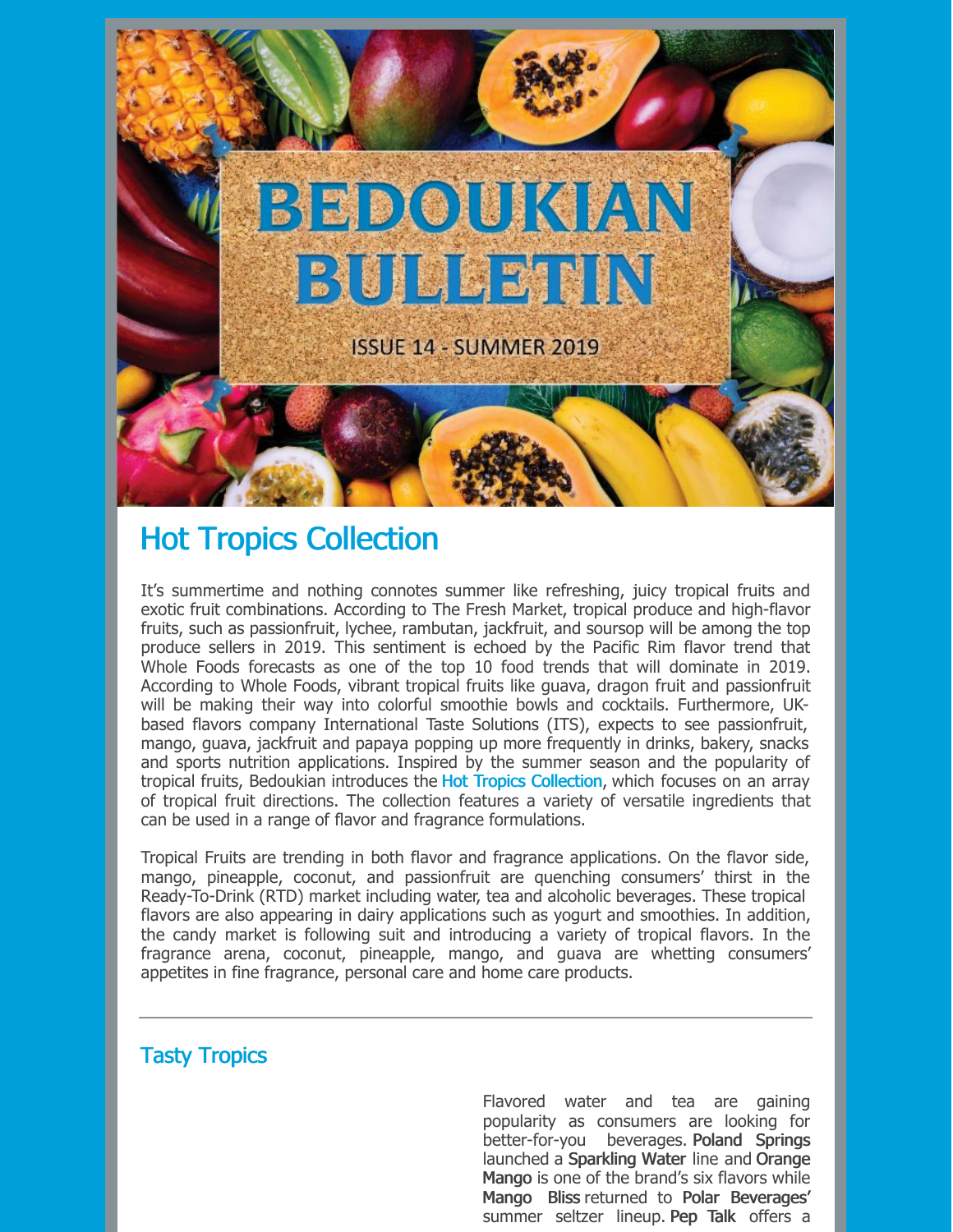

Pineapple Coconut caffeinated sparkling water made with caffeine from green coffee beans and non-GMO ingredients and Asarasi debuted a new Mango flavor in its Sparkling Maple Tree Water line. Peach Mango is one o f Propel Vitamin Boost's three enhanced beverages while Queen City Hemp by QC Infusion features Blood Orange, Guava, Lemon Lavender, and Passion Fruit CBD Seltzer Water varieties.

Pure Leaf's new Herbal Iced Tea line features four variants: Cherry Hibiscus, Mango Hibiscus, Organic Hibiscus Tea Passionfruit & Pineapple, and Peach Hibiscus. Mosaic Sparkling Teas by Ginseng Up Corp. is a new line of sparkling RTD teas that features Orange Mango as one of the six flavors and the beverages contain a combination of green or black tea fortified with Premium Korean Ginseng and sweetened with Monk fruit. BOS Brands launched a new line of three Unsweetened Sparkling Iced Tea using organic rooibos and Pineapple & Coconut is one flavor. Starbucks released a Sparkling Blood Orange Mango White Tea in the Teavana's RTD Sparkling Craft Iced Teas collection, which highlights "white tea, orange peel, and the flavor of Champagne mango with a bubbly kick." At Starbucks retailers the brand introduced the Teavana Guava White Tea Lemonade, which is made with a combination of the chain's guava-flavored fruit juice blend and lemonade, then sweetened with liquid cane sugar and hand-shaken with ice.

Tropical flavors are also spilling into other RTD beverages. This spring, Pepsi debuted three new soda flavors: Pepsi Berry, Pepsi Lime and Pepsi Mango and all feature an added splash of real fruit juice. Last year, the Coca-Cola Company expanded its Diet Coke brand with the addition of four new flavors: Diet Coke Feisty Cherry, Diet Coke Ginger Lime, Diet Coke Twisted Mango, and Diet Coke Zesty Blood Orange. In 2019, Diet Coke Blueberry Acai and Diet Coke Strawberry Guava joined the range. Red Bull added Summer Edition Beach Breeze to its line and the beverage is described as having "a tropical fruit profile, which then blooms into a warm coconut finish that is light and crisp." UK brand Fentimans launched Tropical Soda, a pineapple-flavored soda designed specifically to be mixed with rum.

Consumers also enjoy tropical flavors in alcoholic beverages and beer. Sparkling Caipirinha, a brand of Novo Fogo, launched two new RTD cocktail flavors: Passion Fruit-Lime and Mango-Lime while Two Brothers Brewing Co. launched a new line of canned vodka sodas in three flavors: Blackberry Lime, Mango Pineapple, and Meyer Lemon. Sparkling Mango & Passionfruit hard seltzer with a 4.5% ABV consists of water, alcohol, mango, cane sugar, passionfruit and lime and is the newest flavor in Willie's



Superbrew portfolio. Smirnoff Seltzer added a Piña Colada option, which contains fresh pineapple and coconut flavors and Kinky by Prestige Beverage Group added Kinky Cocktails Aloha that is infused with the tropical flavors of pineapple, coconut, and lime with a 5% ABV.

Boston Beer Company launched a seasonalMango Guava IPA described as "being full of tropical fruit, along with vanilla and lactose to balance out citrusy American hops" while Tröegs Independent Brewing released First Cut Mango IPA. For summer, North Coast Brewing Company debuted a limited release of its seasonal Berliner Weisse interpretation, Passion Fruit-Peach, which is self-described as "a spontaneously soured beer with a honey hue made with peaches from California and passionfruit from Ecuador." Corona Refresca is a new spiked beverage "that brings the taste of Mexico's tropics to you" in three flavors: Coconut Lime, Guava Lime, and Passionfruit Lime.

These tropical flavors are appearing in dairy applications such as yogurt, smoothies and ice cream.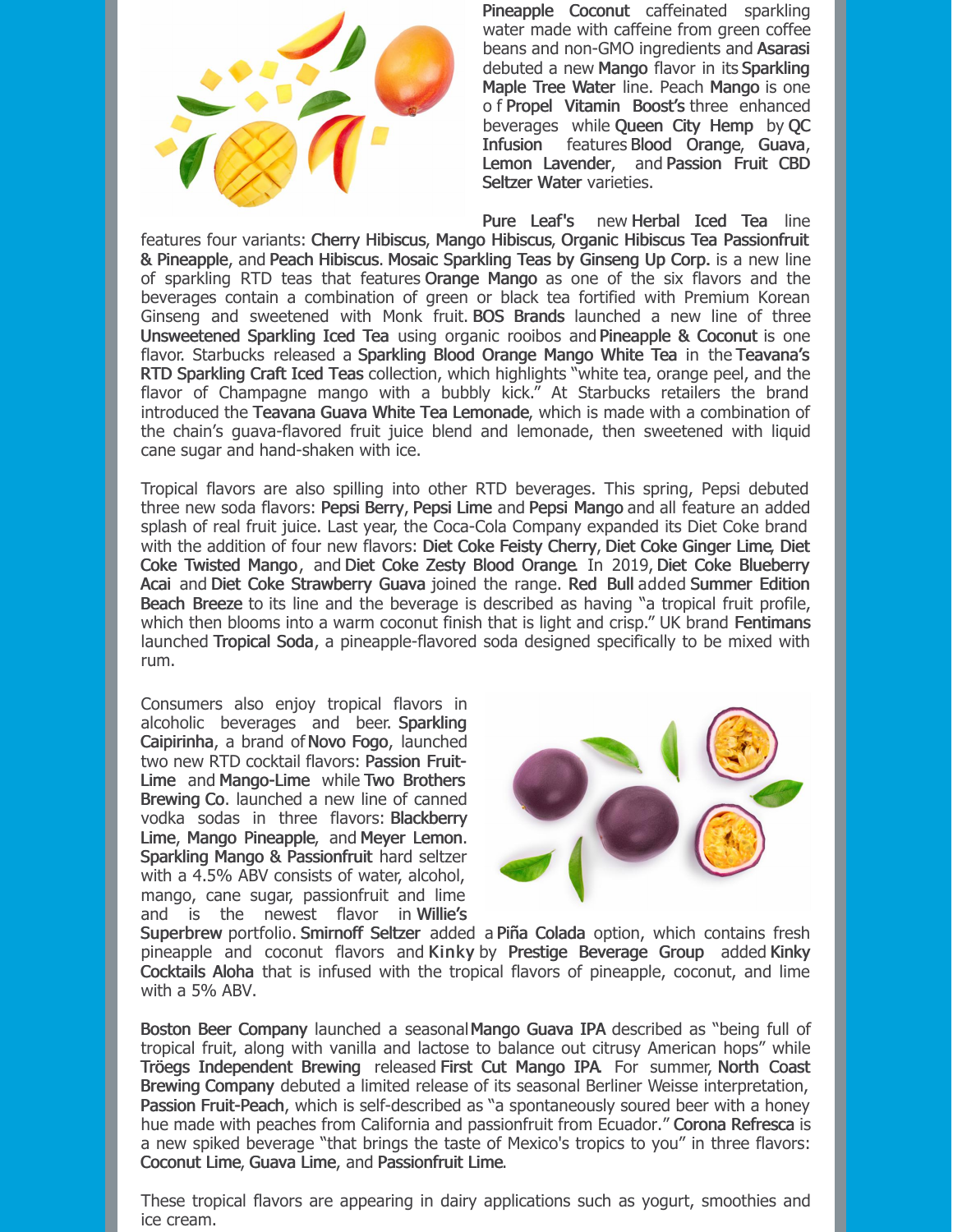Fruitlove is a new brand from Kraft Heinz that is a spoonable smoothie. It combines yogurt with three or more fruits and vegetables, which are packaged in single-serve bowls that include a spoon. Two of the five flavors are tropical: Mango Medley with banana, pineapple, carrot, and mango and Pineapple Coconut Bliss with banana, pineapple, squash, and coconut. Similarly, Dole debuted Spoonable Smoothies, which are smoothie bowls sold in the freezer aisle. Dole Whip Spoonable Smoothies come in two options: Pineapple Banana and Strawberry Banana.



Smoothie King expanded its lineup with a limited-time introduction of the Pure Recharge Pineapple Smoothie that is an exclusive smoothie specially blended with pineapple, banana, Pure Recharge, applepineapple juice blend and nutrient blend. For the summer, Pinkberry introduced Mango Swirl, which features mango frozen yogurt topped with fresh cut mango, Tajín seasoning and a lime wedge while Menchie's released a Hi-Chew Dragon Fruit frozen yogurt inspired by the Japanese

candy.

Tim Hortons released the new limited-edition Mango TimShake that is a rich and creamy milkshake with mango flavor that is finished with a whipped topping and a drizzle of mango syrup. Steve's Ice Cream re-branded and introduced seven new flavors with artistdesigned packaging. Passion Carnivale is one of the seven flavors and is described as "a flavor as electric as Carnivale itself. This vibrant mix of our organic coconut cream, passionfruit, ribbons of caramel, and mango pieces will transport your taste buds to Rio."

Tropical flavors are also trending in candy. Hi-Chew's new Tropical Mix includes Kiwi, Pineapple, and Mango flavors while Hi-Chew Acai highlights chia seeds. Extra Gum debuted the Extra Refreshers line, which is the brand's first soft-chew product, in three sugar-free flavors: Polar Ice, Spearmint, and Tropical Mist. Last year, Mango joined Sour Patch Kids' portfolio and this year the brand introduced Sour Patch Kids Heads, which feature 2 flavors in 1 with a different flavor head and a different flavor body. The three flavor combinations are Pink Lemonade with Blue Raspberry, Pineapple with Red Berry, and Peach with Orange. Similarly, Swedish Fish Tails debuted and highlights 2 flavors in 1 with a different flavor head and tail in Blue Raspberry with Strawberry, Watermelon with Pineapple, and Raspberry with Mango varieties. Swedish Fish also recently introduced Mini Swedish Fish in Tropical flavors including Pina Colada, Tropical Island , Beachy Punch, and Passion Fruit.

## Fragrant Tropics

Fruits of all kind are popular in fragranced consumer packaged goods year-round. Tropical, juicy fruits such as coconut, pineapple, mango, and guava are particularly well-liked in spring and summer months in fine fragrance, personal care and air care.

Angel Eau Croisière by Thierry Mugler is a new summer limited-edition scent, which is "fruity and creamy with a sparkling cocktail of luscious mango, juicy grapefruit and



blackcurrant sorbet." Similarly, Escada launched Miami Blossom, the brand's limitededition summer fragrance for 2019 that features pineapple, a classic summer fruit as the main ingredient, with notes of watermelon, blueberry, fresh orange, jasmine, tiare, tuberose, sandalwood, and ambroxian. Guerlain added three new scents to the brand's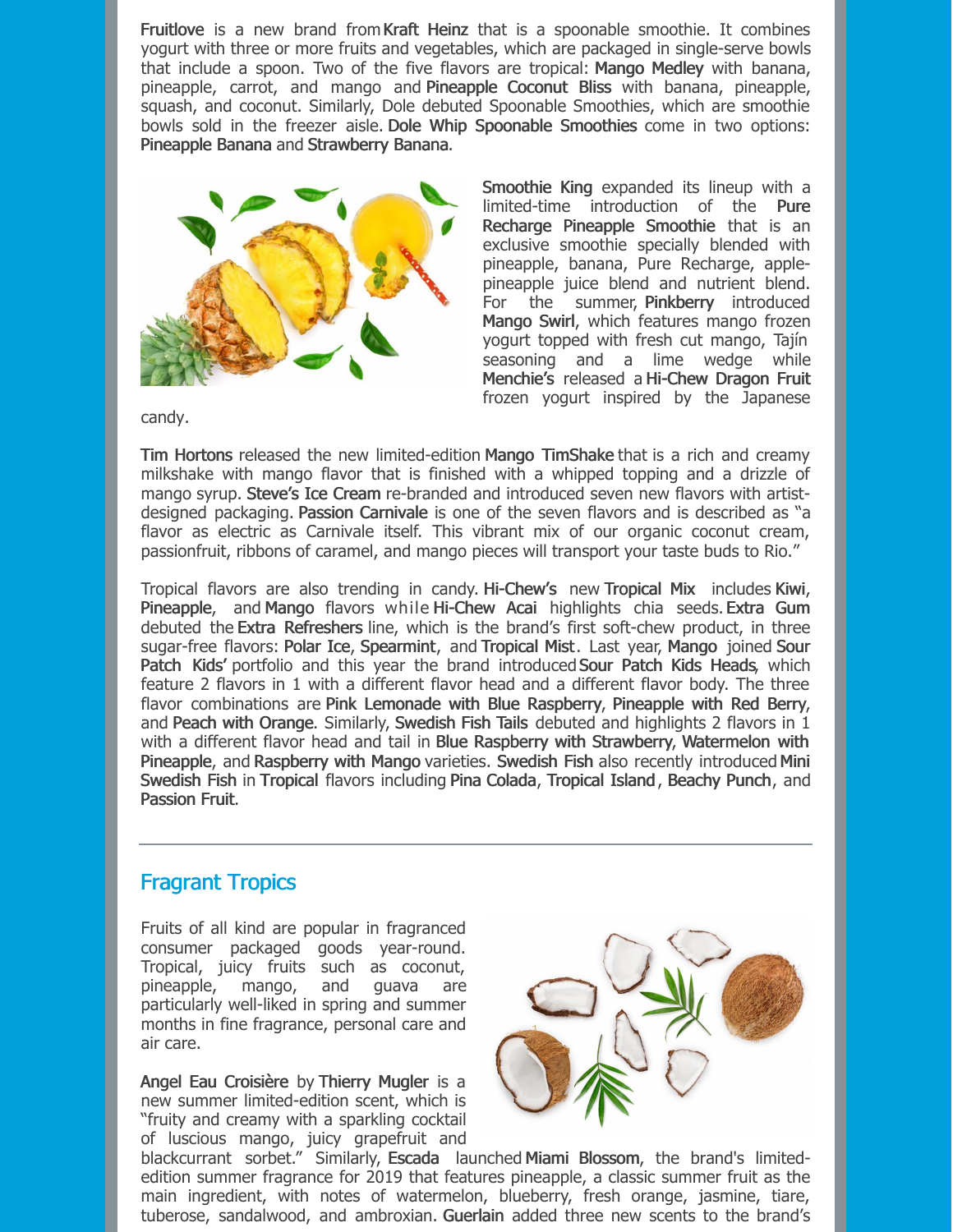Aqua Allegoria line: Coconut Fizz, Flora Cherrysia, and Ginger Piccante. The Coconut Fizz contains bergamot, melon, coconut, tonka bean and sandalwood accords. Atelier Cologne's newest scent Pacific Lime is described as "a tropical burst of juicy lime and cooling eucalyptus sweetened with creamy coconut." Avon added Far Away Aloha as a flanker to its 1994's Far Away fragrance and the scent is meant to "sweep you away to a tropical island."

In personal care, Own Beauty is Everyman Jack's new sister brand. The company launched a body wash and deodorant in, Citrus  $+$  Sage, Coconut  $+$  Mango, Green Tea  $+$ Cucumber, and Lavender + Vanilla varieties. The products are made with aromatic ingredients that are derived from plants and packaged in bottles that are made with at least 50% post-consumer recycled plastics. Philosophy added a Coconut Splash Body Lotion to its line. It is described as "a creamy and relaxing blend of fresh coconut water, lotus flower, vanilla orchid, and sandalwood." Being by Sanctuary Spa offers a Chilli Mango & Tonka Bean Body Butter that has an intriguing marketing message "unleash a mouthwatering cocktail of exotic, plump mangoes sprinkled with a cheeky kick of warm spice. Jam-packed with cocoa and shea butter and drizzled with mango seed oil, our utterly brilliant butter leaves skin feeling deliciously moisturized for 24 hours and smelling good enough to eat." Coola released a new Guava Mango Classic Body SPF 50 Sunscreen while IGK Hot Girls launched aHydrating Shampoo and Conditioner fragrance with "lush, vibrant notes of guava, coconut water, pink lotus, midnight violet, and vanilla." In 2017, Hint, the water brand expanded into personal care with the launch of Hint Sunscreen. The line combines the brand's signature hint fruit essences with SPF 30 sunscreen in three scents: Grapefruit, Pear, and Pineapple. This year the brand has a deodorant in the pipeline.



In air care, Village Candle added Coconut Pineapple with crushed pineapple and sweet coconut milk notes to its collection. Nest Fragrances launched three new limited-edition air care seasonal scents in Coconut & Palm, Hibiscus & Dragon Fruit, a n d Pineapple & Driftwood candles and reed diffusers. Coconut & Palm is described as "crushed coconut and sparkling bergamot mingled with rich amber over a base of vanilla-infused musk" while Hibiscus & Dragon Fruit features "mandarin orange

and lemon combined with tropical accents of mango, pink hibiscus, and dragon fruit." Pineapple & Driftwood highlights "the aromas of fresh island pineapple and juicy white nectarine blended with a hint of jasmine and warm driftwood." Viaggi Christ The Redeemer Candle is a new scent in theWonders of the World Collection that has notes of Brazilian jasmine, freesia, guava, passionfruit, and pineapple while Yankee Candle's White Strawberry Bellini has strawberry, pineapple, juicy orange, fresh mango, peach nectar, chilled champagne, and sugar notes.

Passionfruit Neroli joins Thymes' home care line in six different products including a candle, counter-top spray, dish-washing liquid soap, hand cream, hand wash and home fragrance mist. The scent contains pink pomelo juice, passionfruit, nectar, neroli, white grapefruit, bamboo and jasmine milk. Love Home and Planet by Unilever is a new plantbased home care line, which was inspired by the success of the brand's Love Beauty and Planet beauty and personal care brand. Coconut Water & Mimosa Flower is one of the five scent stories and is offered in fabric, dish and surface care products. For spring 2019 Method Products released the brand's second collaboration with Creative Growth, featuring four new pieces of artwork paired with four limited-edition scents. Fresh Pineapple is one of the fragrances and available in Foaming Hand Wash and Gel Hand Wash. For summer 2019, Method Products introduced the Method x Minted Collection, also a limited-edition line of four scents, paired with Minted artists' work.Tropical Cloud is by artist Mya Bessette and "the tropical hues of the colorful painting are complemented by a fresh + fruity fragrance with notes of mangosteen and passion fruit" and offered in Dish Soap, Foaming Hand Wash, and Gel Hand Wash.